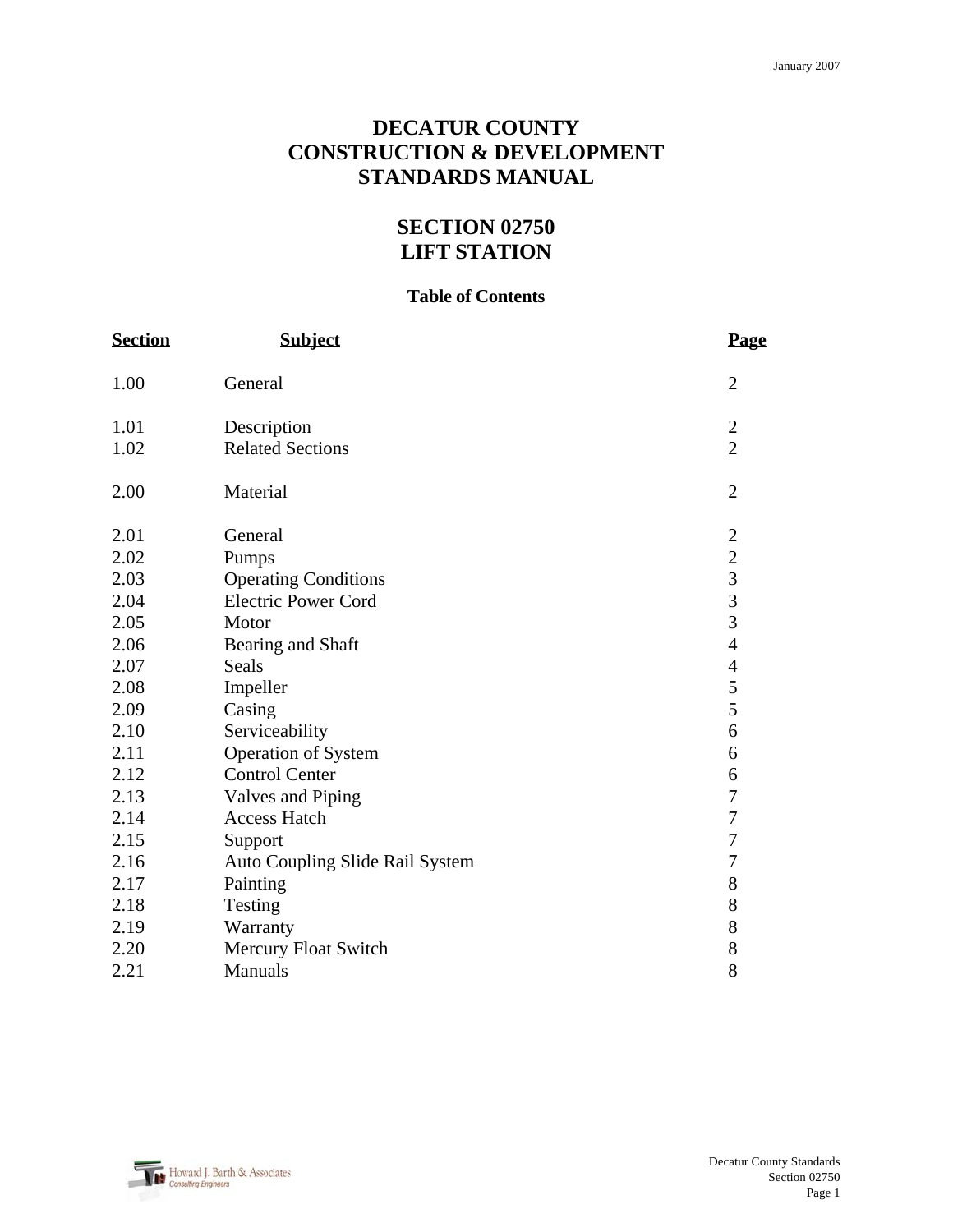# **LIST OF DRAWINGS**

| <b>Title</b>                 | Drawing No. |
|------------------------------|-------------|
| <b>Lift Station</b>          | $LS-1$      |
| <b>Lift Station Controls</b> | $LS-2$      |

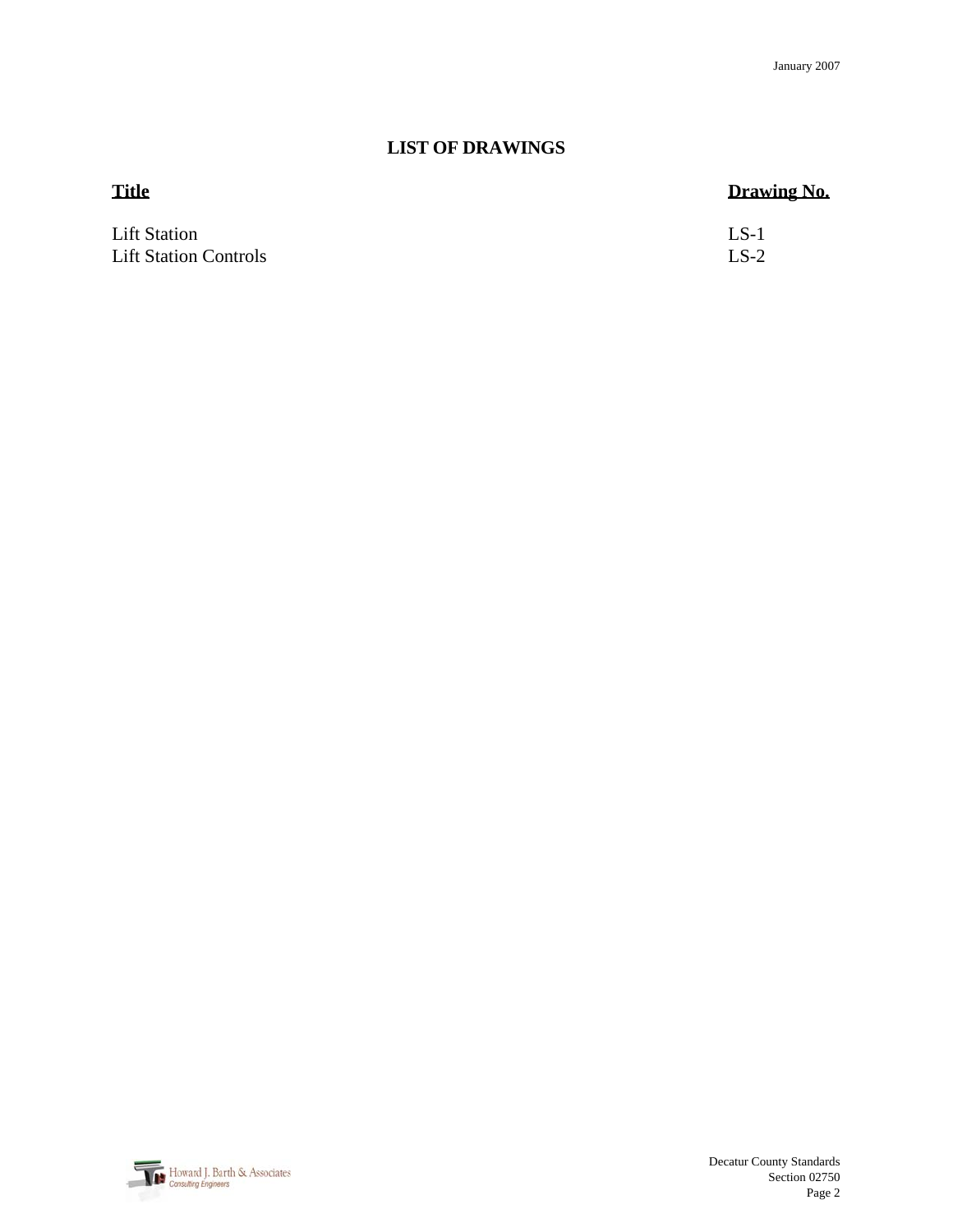#### **1.00 General**

#### **1.01 Description**

 A. Furnish all labor, equipment and material to construct one duplex submersible pumping station consisting of pumps, motors, wet and dry basin, valves, piping, air pump and piping, hatches, guide rails, pump removal components, control center, mercury float switches, interconnecting electrical wiring, incoming power supply and all other features regularly and normally required as a part of a complete and functional facility. All work to be in accordance with site requirement details in the plans, these specifications and the manufacturer's recommendations.

#### **1.02 Related Item Described Elsewhere**

| Cast-In-place-Concrete | Section 03300 |
|------------------------|---------------|
|                        |               |

B. Force Main Section 02750

#### **2.00 Materials**

#### **2.01 General**

 A. All of the mechanical and electrical equipment shall be an integral package supplied by the pump manufacturer with local representation as to provide undivided responsibility. The package shall be or equal in construction and performance to Hydromatic Pump equipment and specific requirements set forth herein and in the plans.

 B. The contractor is to submit to the Project Engineer for review and approval five (5) sets of shop drawings, detailed specifications, pump warranty and performance characteristics for all of the equipment and fixtures to be furnished and installed. The receiving wastewater utility will review the submittal and render a decision in writing as to the acceptability of the equipment. Without prior approval, the item of work may not be accepted.

 C. Exceptions to this specification or associated plans must be submitted in writing and clearly stated. The exceptions would then be considered and must be approved by the receiving wastewater utility prior to proceeding with work.

#### **2.02. Pumps**

 A. The pumps shall be a centrifugal, non-clog, solids handling, submersible, wastewater type designed for Class 1 Group C and D, Division 1 Hazardous Locations. The pump volute, motor and seal housing shall be high quality gray cast iron, ASTM A-48, Class 30. The pump discharge shall be fitted with a 4" standard ASA 125 lb. flange, faced and drilled. All external mating parts shall be machined and Buna N Rubber O-ring sealed on a beveled edge. All mating surfaces shall be flame proof joints with special labyrinth joint to prevent a flame or spark to travel to the media being pumped. Gaskets shall not be acceptable. All

Howard J. Barth & Associates Consulting Engineers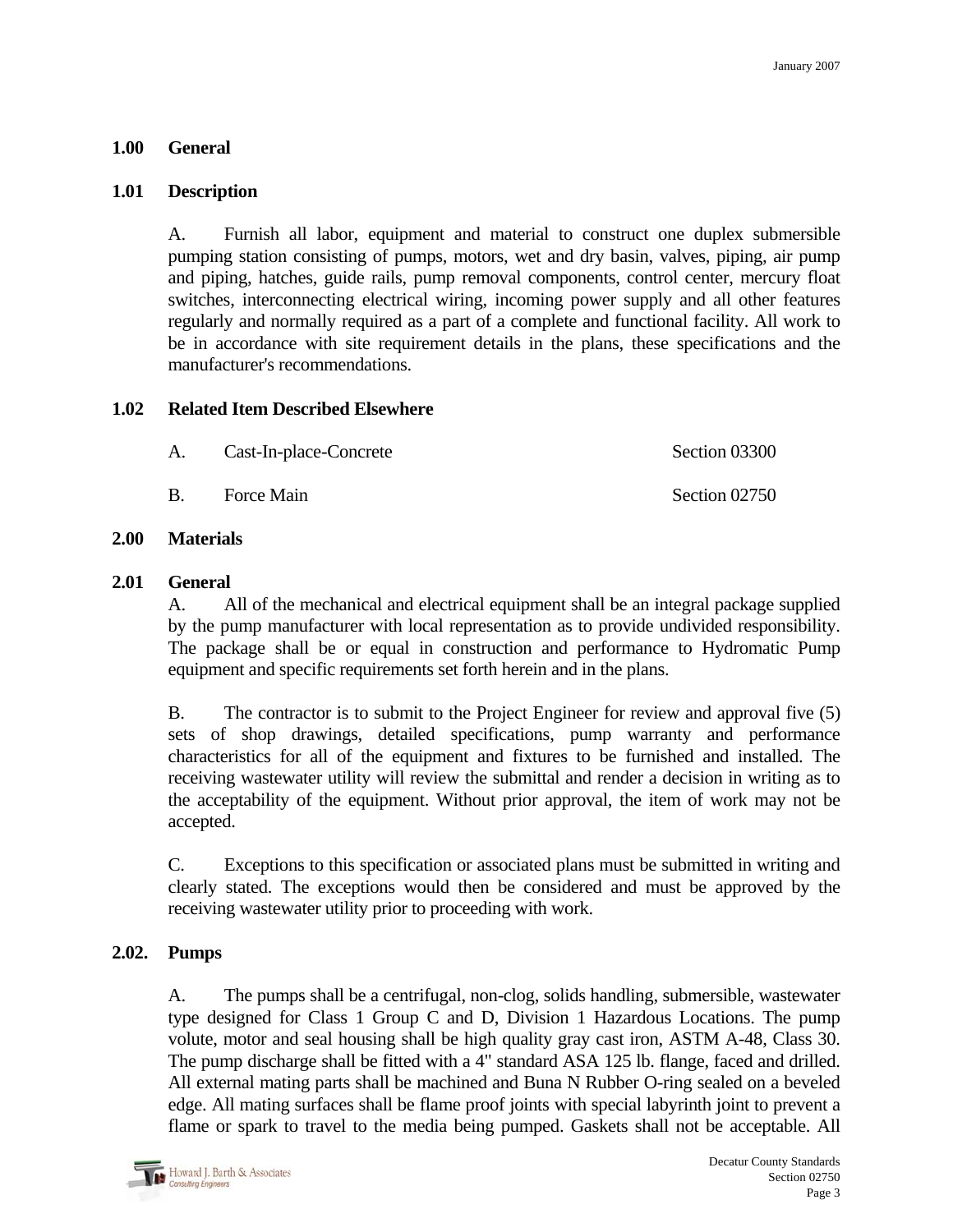fasteners exposed to the pumped liquids shall be 300 series stainless steel.

## **2.03 Operating Conditions**

 A. Each pump shall be sized by a Professional Engineer registered in the State of Indiana. Design calculations shall be submitted to Decatur County Area Plan and receiving wastewater utility for review and approval.

## **2.4 Electric Power Cord**

 A. Electrical power cord shall be STW-A, water resistant 600V, 60°C., UL and CSA approved and applies dependent on amp draw for size.

 B. The pump shall be triple protected with a compression fitting and two epoxy potted areas at the power cord entry to the pump. A separation between the junction box area of the pump and the motor by a stator lead sealing gland or terminal board shall not be acceptable.

 C. The power cable entry into the cord cap assembly shall first be made with a compression fitting. Each individual lead shall be stripped down to bare wire at staggered intervals, and each strand shall be individually separated. This area of the cord cap shall then be filled with an epoxy compound potting which will prevent water contamination to gain entry even in the event of wicking or capillary attraction.

 D. The power cord leads shall then be connected to the motor leads with extra heavy connectors having brass inserts with a screwed wire to wire connection, rather than a terminal board that allows for possible leaks.

 E. The connection box wiring shall be separated from the motor housing wiring by stripping each lead down to bare wire, at staggered intervals, and separating each strand. This area shall be filled with an epoxy compound potting. Fiberglass terminal boards which are subject to heat fatigue and cracking, and which may lead to possible leaks shall not be acceptable.

 F. The cord cap assembly where bolted to the connection box assembly and the connection box assembly where bolted to the motor housing shall each be sealed with a Buna N Rubber O-ring on a beveled edge to assure proper sealing.

#### **2.05 Motor**

 A. The motor shall be a submersible, explosion-proof wastewater motor and designed for a Class 1, Group C and D, Division 1 Hazardous location.

B. The stator, rotor and bearings shall be mounted in as sealed submersible type housing. The stator windings shall have Class F insulation, (155°C of 311°C), and a dielectric oil filled motor, NEMA B design. Further protection shall be provided by on winding thermal sensors. Because air-filled motors do not dissipate heat as efficiently as oilfilled motors, air-filled motors do not dissipate heat as efficiently as oil-filled motors, air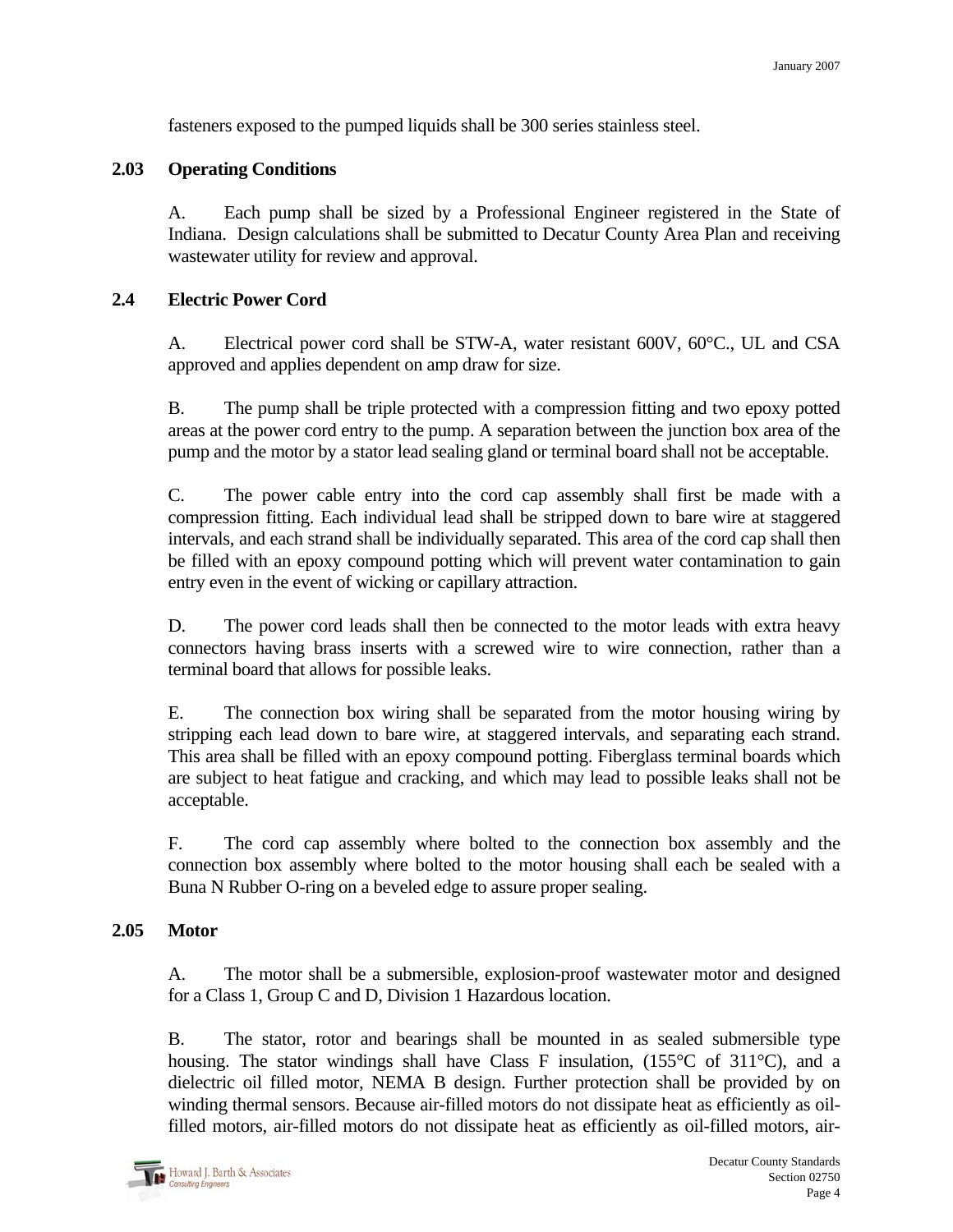filled designs shall not be acceptable.

 C. The pump and motor shall be specifically designed so that they may be operated partially or completely submerged in the liquid being pumped. The pump shall not require cooling water jackets. Dependence upon, or use of, water jackets for supplemental cooling shall not be acceptable.

 D. Stators shall be securely held in place with a removable end ring and threaded fasteners so they may be easily removed in the field without the use of heat or a press. Stators held by a heat shrink fit shall not be acceptable. Stators must be capable of being repaired or rewound by local motor service station. Units, which require service only by the factory, shall not be acceptable. No special tools shall be required for pump and motor disassembly.

 E. Pump shall be equipped with heat sensors. The heat sensor shall be a low resistance, bi-metal disc that is temperature sensitive. It shall be mounted directly on the stator windings and sized to open at 120°C and automatically reset at 30-35°C. differential. The sensors shall be connected in series with motor starter coil so that the starter shall be equipped with 3 leg overload heaters so all normal overloads are protected by the starter.

# **2.06 Bearings and Shaft**

A. An upper radial bearing and a lower thrust bearing shall be required. These shall be heavy-duty single row ball bearings that are permanently lubricated by the dielectric oil, which fills the motor housing. Double row, sealed grease packed bearings shall not be acceptable. Bearings, which require lubrication according to a prescribed schedule, shall not be acceptable.

 B. The shaft shall be machined from a solid 303 stainless steel forging and be a design which is of large diameter with minimum overhang to reduce shaft deflection and prolong bearing life.

#### **2.07 Seals**

A. The pump shall have two mechanical seals, mounted in tandem, with an oil chamber between the seals. John Crane Type 21, BF1C1, seals shall be used with the rotating seal faces being carbon and the stationary seal faces to be ceramic. The lower seal shall be replaceable without disassembly of the seal chamber and without the use of special tools. Pump-out vanes shall be present on the backside of the impeller to keep contaminates out of the seal area. Units, which require the use of tungsten-carbide seals or foreign manufactured seals, shall not be acceptable. Seals shall be locally available.

 B. The pump shall be equipped with a seal leak detection probe and warning system. This shall be designed to alert maintenance personnel of lower seal failure without having to take the unit out of service for inspection or requiring access for checking seal chamber oil level and consistency.

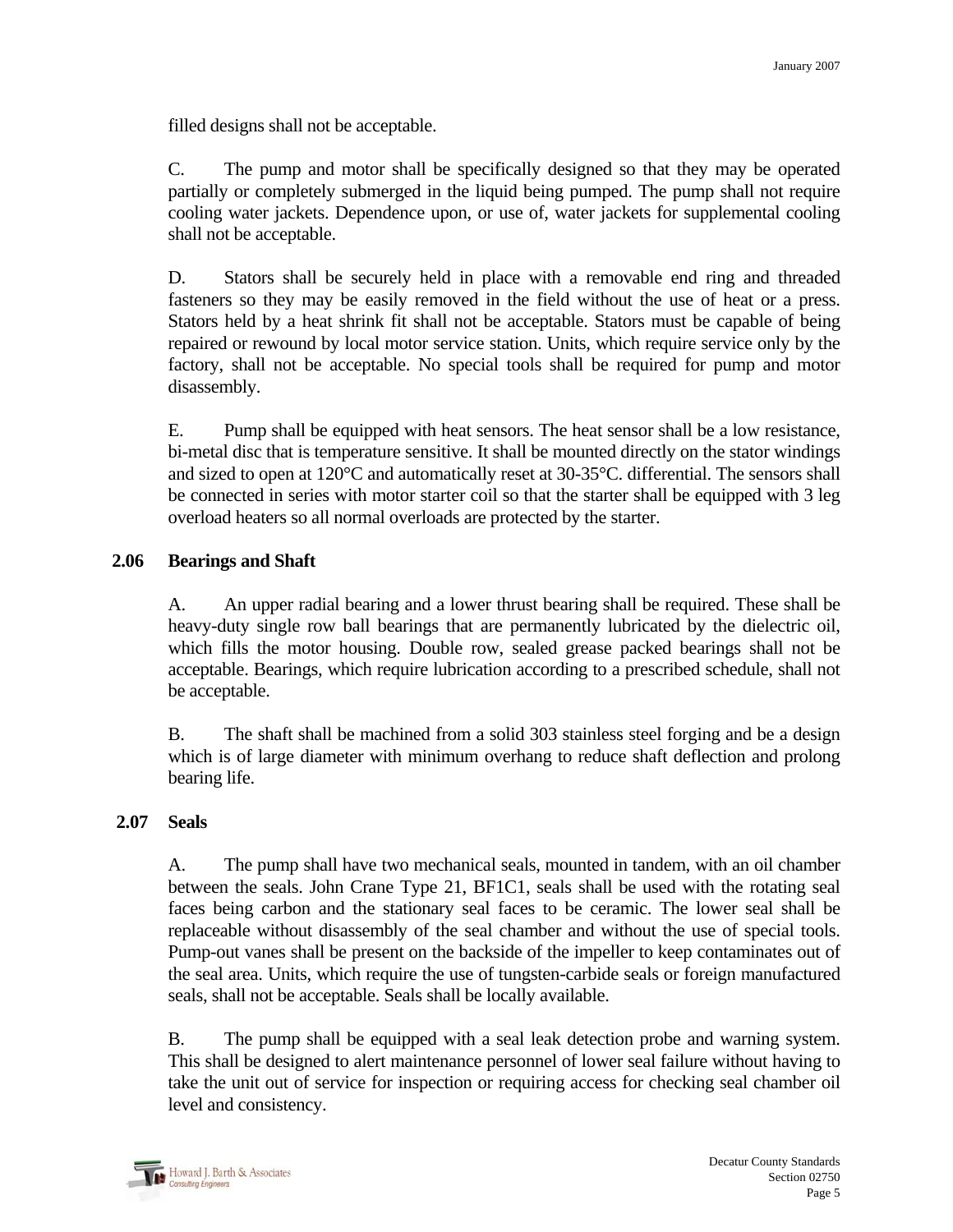C. There shall be an electric probe or seal failure sensor installed in the seal chamber between the two tandem mechanical seals. If the lower seal fails, contaminants which enter the seal chamber shall be detected by the sensor and send a signal to operate the specified warning device.

D. Units equipped with opposed mechanical seals shall not be acceptable.

## **2.08 Impeller**

A. Impeller shall be of the two-vane, enclosed non-clogging design and have pump-out vanes on the front and backside of the impeller to prevent grit and other materials from collecting in the seal area. Single vane design impellers which cannot be easily trimmed and which do not maintain balance with wear causing shaft deflections and reducing seal and bearing life are not acceptable. Impeller shall not require coating. Because most impeller coating do not remain beyond the very early life of the impeller, efficiency and other performance data submitted shall be based on performance with an uncoated impeller. Attempts to improve efficiency by coating impeller shall not be acceptable.

 B. Impellers shall be dynamically balanced. The tolerance values shall be listed below according to the International Standard Organization grade 6.3 for rotors in rigid frames. The tolerance is to be split equally between the two balance plans, which are the two impeller shrouds.

| <b>RPM</b> | Tolerance                                          |
|------------|----------------------------------------------------|
| 3500       | .01 in. $-\underline{oz}$ ./lb. of impeller weight |
| 1750       | .02 in. - oz./lb. of impeller weight               |
| 1150       | .026in. - oz./lb. of impeller weight               |
| 87O        | .03in. - oz./lb. of impeller weight                |

 C. The impeller shall be threaded shaft or tapered shaft and key driven. A 300 series stainless steel washer and impeller bolt shall be utilized to secure the impeller to the shaft for both threaded and tapered shafts. Straight end shafts for attachment of the impeller shall not be acceptable.

# **2.09 Casing**

A. The casing shall be of the end suction volute type having sufficient strength and thickness to withstand all stress and strain from service at full operating pressure and load. The casing shall be of the centerline discharge type equipped with an automatic pipe coupling arrangement for ease of installation and piping alignment. The design shall be such that the pumps will be automatically connected to the discharge piping when lowered into position with the guide rails. The casing shall be accurately machined and bored for register fits with the suction and casing covers.

 B. A volute case wearing ring shall be provided to minimize impeller wear. The wear ring shall be alloy 230 brass, ASTMB-43 and held by 300 series stainless steel fasteners. The wear ring shall be easily replaceable in the field. Wear rings of any other material shall not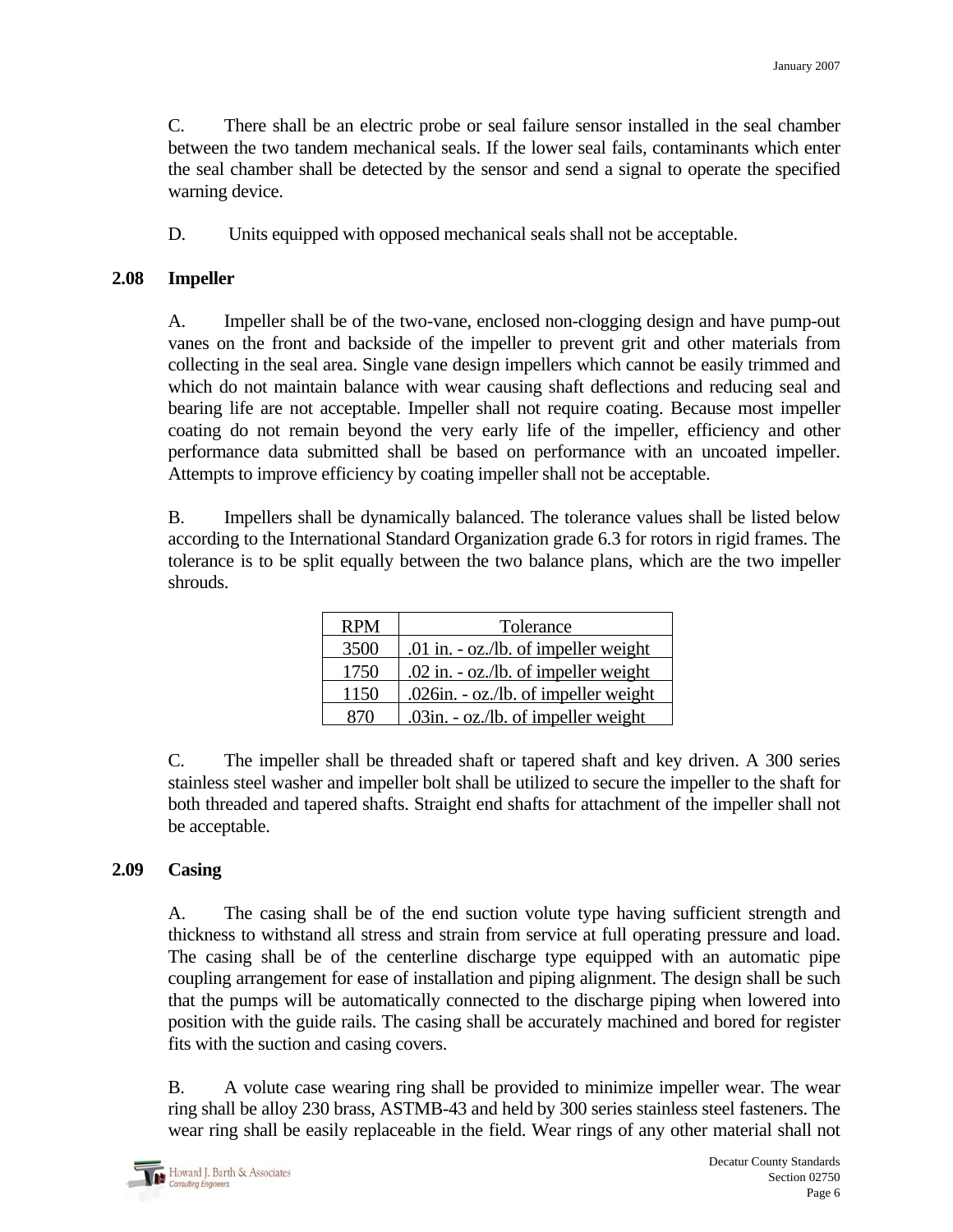be acceptable.

## **2.10 Serviceability**

A. The complete rotating assembly shall be capable of being removed from the volute without disturbing the suction piping, discharge piping, and volute. The motor housing, seal housing with seal plate and impeller still attached to the shaft shall be capable of being lifted out of the volute case from the top as one assembly.

# **2.11 Operation of System**

 A. On sump level rise, the lower mercury switch shall first be energized, then the upper level switch shall next energize and start the lead pump. With the lead pump operating, sump level shall lower to lowest switch and turn off the pump. The alternating relay in the "Control Center" shall index on stopping of the pump so that the lag pump will start on the next operation. If sump level to third float or lag pump switch and the lead pump has failed or is not operating, the override switch shall energize and start the lag pump. Only lag pump shall operate until low level switch turns off pump. In case of pump failure the alarm shall be activated when lag pump comes on. If level continues to rise and both pumps are not operating, alarm level switch shall energize and signal the alarm. If one pump should fail for any reason, the second pump shall operate on the override switch. All level switches shall be adjustable for level setting from the surface.

# **2.12 Control Center**

A. The control center shall be built in a NEMA 4x stainless steel enclosure and shall be suitable for the specified horsepower and voltage for the pumping equipment. The outer door of the panel shall be hinged dead front with provisions for locking with a padlock. Inside shall be a separate hinged panel to protect all electrical components.

 B. A circuit breaker and NEMA rated magnetic starter with 3 leg overload protection and manual reset shall be provided for each pump. Starters shall have auxiliary contacts, on three phase applications, to operate both pumps on override conditions. A separate circuit breaker shall be supplied for power to the control circuit. The control center shall include extra circuit breakers of adequate size to provide 115 volt, 1 phase power for equipment in the dry well and one convenience outlet. The control center shall include a control voltage transformer to reduce supply voltage to a suitable control voltage such as 115 volt, 1 phase. An alternating relay shall be provided to alternate pumps on each successive cycle of operation. A green run light and a H-O-A switch shall be provided for each pump. A terminal strip shall be provided to make field connections of pump power leads, float switches, seal sensor leads, heat sensor leads.

 C. The control center shall incorporate connections for heat sensors, which are installed in the pumps. The connection shall disconnect the starter upon high temperature signal and will automatically reconnect when condition has corrected.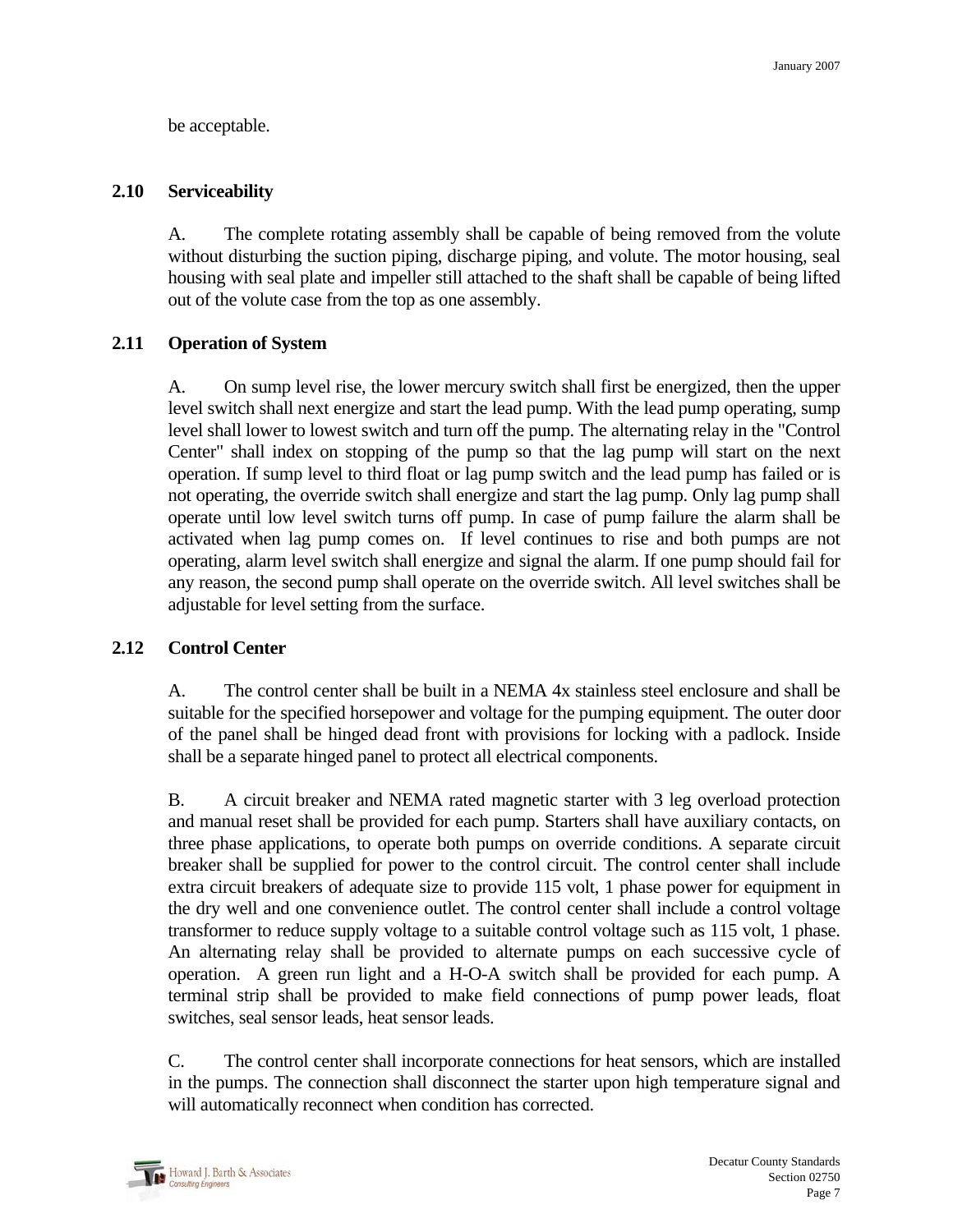D. The control center shall include an hour meter for each pump to register the elapsed operating time of each pump.

 E. The control center shall have a high water alarm built-in the main enclosure. The high water alarm shall consist of a flashing alarm light with red Lexan plastic cover mounted on top of the enclosure such that it is visible from all directions. An alarm horn shall be mounted on the side of the enclosure. A push to test horn and light button shall be mounted on the inside of the panel. The alarm shall be supplied with a self continued power system for continuous service during power outages.

 F. Two schedule 40 metal conduits shall be provided from the wet well basin to the control center which will allow the cables to be pulled through without difficulty and allows the use of one piece cables from the pumps and float switches to the control center. The conduit shall be sealed at the control center to avoid entrance of sewer gases into the control panel.

 G. All components of the control center shall be American made and available from local sources. In particular, items such as circuit breakers, overload protection, relays, etc. shall be available and in stock by local sources.

 H. In order to maintain unit responsibility and warranty on the pumping equipment and control center, the control center must be accepted in writing by the pump manufacturer as suitable for operation with the pumping equipment.

#### **2.13 Valves and Piping**

A. A swing check valve with external swing arm and an eccentric plug valve shall be installed in each discharge line.

# **2.14 Access Hatch**

 A. Aluminum door access hatchs frames and door assembly shall be provided and installed on the concrete basin top. The doors shall be provided with lifting handle, safety latch to hold in the open position and hasp suitable for padlock. The door shall have a nonskid finish. The openings shall be as shown on the detailed drawing.

#### **2.15 Support**

 A. Though the pump may not require feet to support the unit while installed, the pump volute must have feet to support the unit when removed for service. Units, which do not have feet upon which the unit can be supported when removed for service, shall not be acceptable.

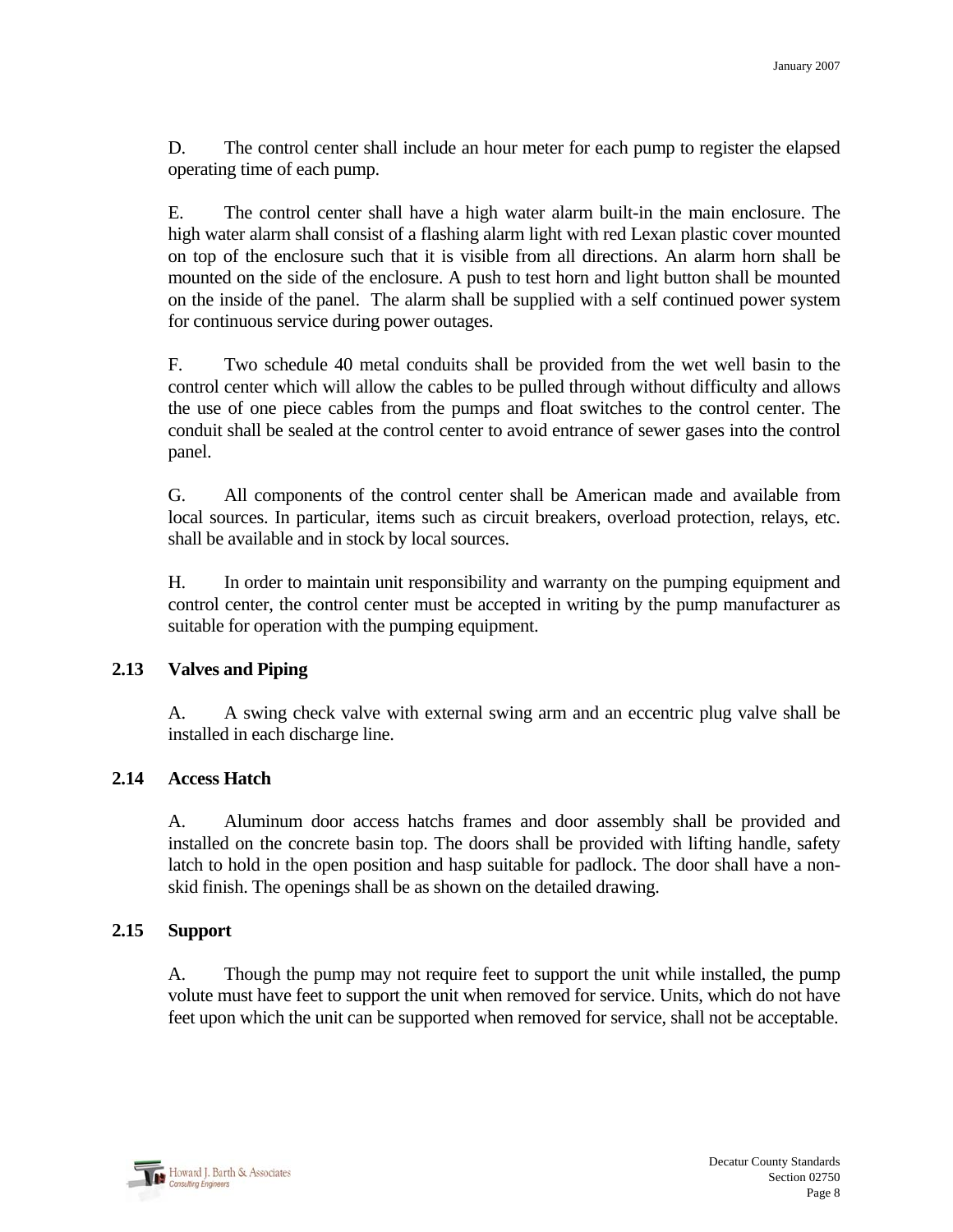# **2.16 Auto Coupling Slide Rail System**

 A. A rail system shall be provided for easy removal of the pump and motor assembly for inspection and service. The system shall not require a man to enter the wet well to remove the pump and motor assembly. Two rails of 2 inch stainless steel pipe shall be provided for each pump. The guide rails shall be positioned and supported at the bottom by the pump mounting base. The guide rails shall be aligned vertically and supported at the top by attachment to the access hatch frame. One intermediate guide rail support is required for each 15' guide rail length.

# **2.17 Painting**

A. The pump shall be painted after assembly, but before testing with lead free, air-dried enamel. The paint shall be applied in one coat with a minimum thickness of 3 to 4 mils.

# **2.18 Testing**

- A. Commercial testing shall be required and include the following:
	- 1. The pump shall be visually inspected to confirm that it is built in accordance with the specification as to horsepower, voltage, phase and hertz.
	- 2. The motor seal and housing chambers shall be meggered for infinity to test for moisture content or insulation defects.
	- 3. Pump shall be allowed to run dry to check for proper rotation.
	- 4. Discharge piping shall be attached, the pump submerged in water and amp readings shall be taken in each leg to check for an imbalanced stator winding. If there is a significant difference in readings, the stator windings shall be checked with a bridge to determine if an unbalance resistance exists. If so, the stator shall be replaced.

# **2.19 Warranty**

A. The pump unit or any part thereof shall be warranted against defects in material or workmanship within one year from date of final acceptance and shall be replaced at not charge with a new manufactured part, F.O.B. factory or authorized warranty service station. The warranty shall not assume responsibility for removal, reinstallation or freight, nor shall it assume responsibility of incidental damages resulting from the failure of the pump to perform. The warranty shall not apply to damage resulting from accident, alteration, design, misuse or abuse.

# **2.20 Mercury Float Switches**

A. Sealed float type mercury switches shall be supplied to control sump level and alarm signal. The mercury tube switches shall be sealed in a solid polyurethane float for corrosion

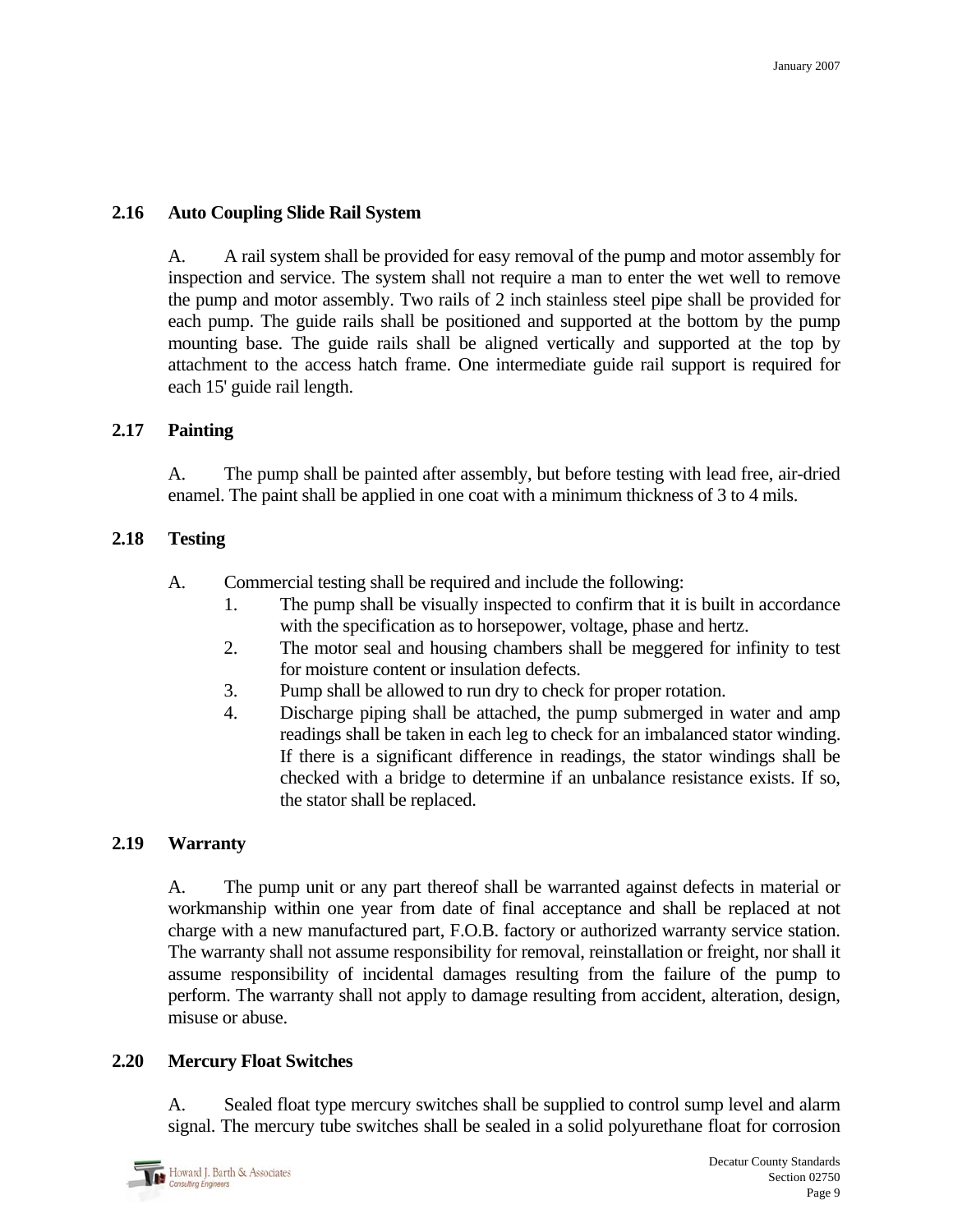and shock resistance. The support wire shall have a heavy Neoprene jacket and a weight, which shall be attached to the cord above the float to hold the float in place in the sump. The floats shall also be capable of supporting themselves from a wiring channel support bar.

## **2.21 Manuals**

- A. Four (4) manuals shall be presented to the receiving wastewater utility.
- B. Manuals shall include, at a minimum
	- 1. Operation Instructions
	- 2. Maintenance Instructions
	- 3. Recommended Spare Parts List
	- 4. Lubrication Schedules
	- 5. Structural Diagrams
	- 6. As-built Wiring Diagrams
	- 7. Bill of Materials

#### END OF SECTION 02750

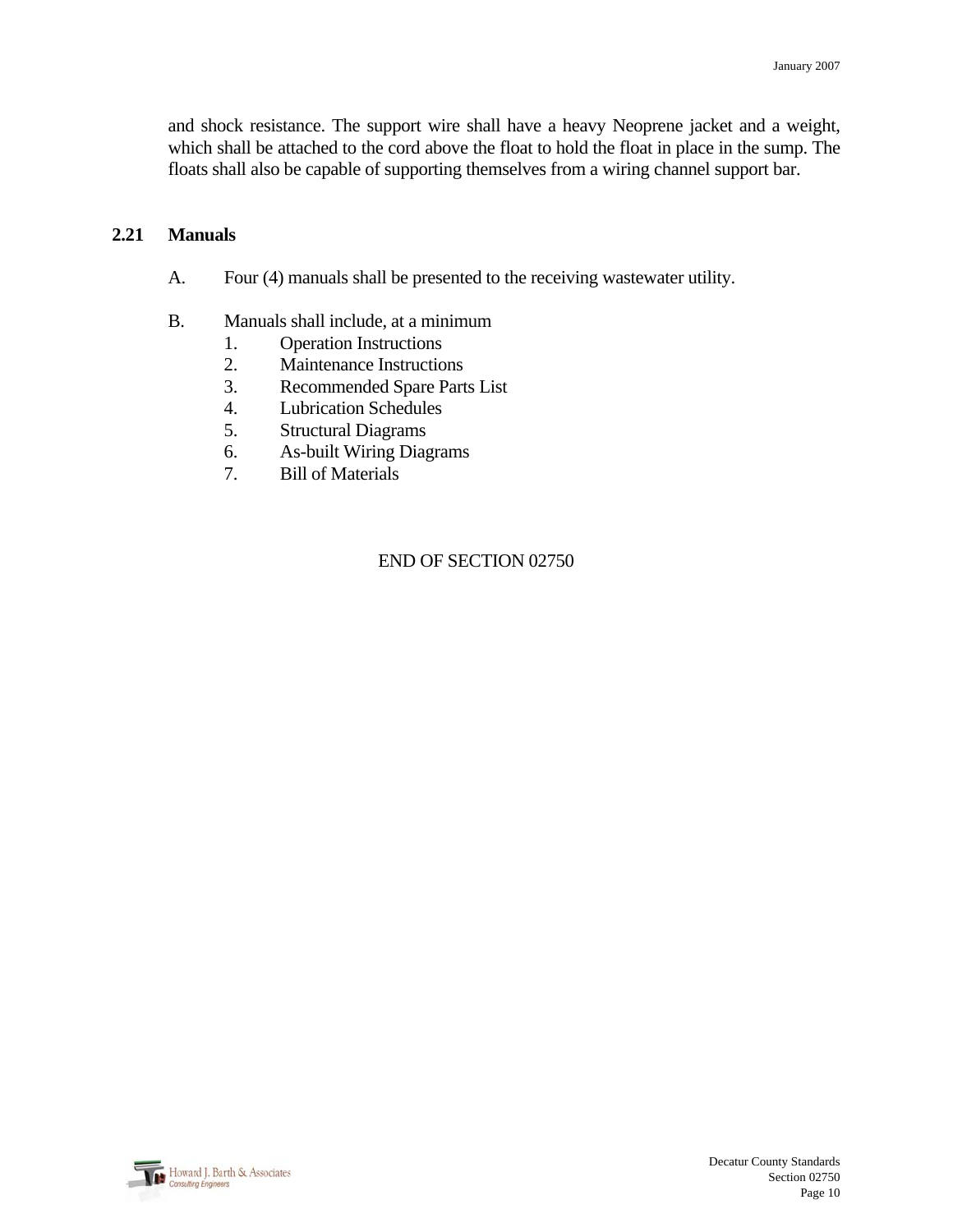

Decatur County, Indiana

**Construction Standards** 

DCAP Adopted - 01/07